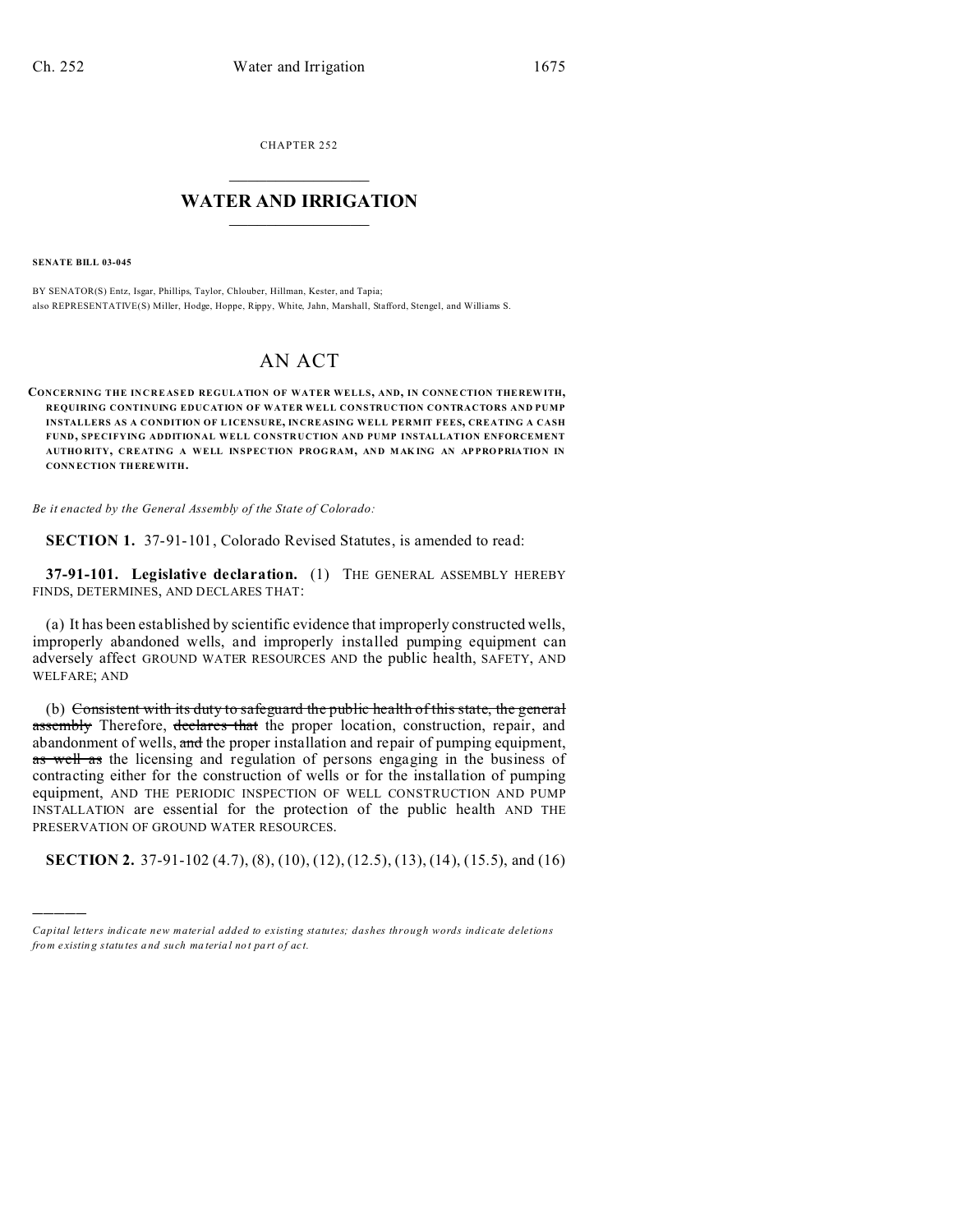(a), Colorado Revised Statutes, are amended to read:

**37-91-102. Definitions.** As used in this article, unless the context otherwise requires:

(4.7) "Directly employed" means under full-time ENGAGED IN employment WHERE THE EMPLOYER IS RESPONSIBLE FOR AND DIRECTLY CONTROLS THE PERFORMANCE OF THE EMPLOYEE, and, where applicable, THE EMPLOYEE IS covered by workers' compensation and unemployment compensation. "DIRECTLY EMPLOYED" DOES NOT REFER TO INDEPENDENT CONTRACTORS OR SUBCONTRACTORS.

 $(8)$  "Installation of pumping equipment" means the selection,  $of$  and procedure employed in the placement, AND preparation for operation repair, or modification of pumping equipment, including all construction involved in making entrance to ENTERING the well and establishing well seals and safeguards to protect ground water from contamination.

(10) "License" means the document issued by the board to qualified persons making application therefor, pursuant to section 37-91-105, authorizing such persons to engage in the business of undertaking one or more methods of well construction or pump installation or any combination of such methods.

(12) "Private driller" means any person who constructs a well entirely for his own use on property owned or controlled by him with equipment owned and operated by himINDIVIDUAL,CORPORATION, PARTNERSHIP, ASSOCIATION, POLITICAL SUBDIVISION, OR PUBLIC AGENCY THAT USES EQUIPMENT OWNED BY IT TO DIG, DRILL, REDRILL, CASE, RECASE, DEEPEN, OR EXCAVATE A WELL ENTIRELY FOR ITS OWN USE UPON PROPERTY OWNED BY IT.

(12.5) "Private pump installer" means any person who installs pumping equipment on a well entirely for his own use on property owned or controlled by him with equipment owned or operated by him INDIVIDUAL, CORPORATION, PARTNERSHIP, ASSOCIATION, POLITICAL SUBDIVISION, OR PUBLIC AGENCY THAT USES EQUIPMENT OWNED BY IT TO INSTALL PUMPING EQUIPMENT ON A WELL ENTIRELY FOR ITS OWN USE ON PROPERTY OWNED BY IT.

(13) "Pumping equipment" means any pump or other device RELATED EQUIPMENT used or intended for use in withdrawing or obtaining ground water, including, but not limited to, well seals, PITLESS ADAPTERS, and other safeguards to protect the ground water from contamination and any waterlines up to and including the pressure tank and any coupling appurtenant thereto.

(14) "Pump installation contractor" means any person engaged in the business of installing LICENSED TO INSTALL, REMOVE, MODIFY, OR REPAIR pumping equipment for compensation. and licensed pursuant to this article.

(15.5) "Supervision" means personal and continuous on-the-site direction by a LICENSED well construction contractor or LICENSED pump installation contractor, unless the LICENSED contractor has applied for and received from the state engineer BOARD an exemption from continuous on-the-site direction for a specific task.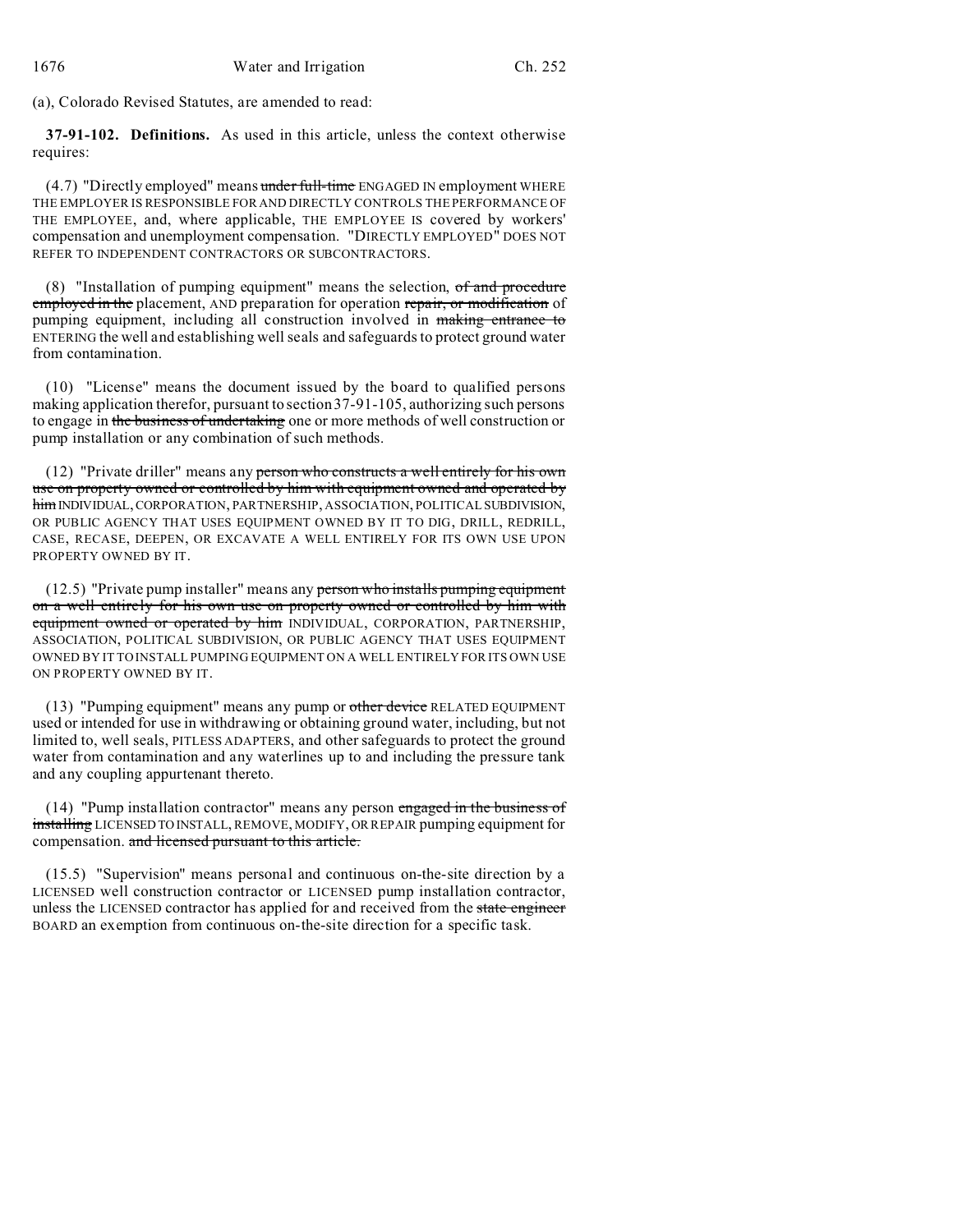(16) (a) "Well" for the purpose of this article means any test hole or other excavation that is drilled, cored, bored, washed, fractured, driven, dug, jetted, or otherwise constructed when the intended use of such excavation is for the PURPOSE OF location, monitoring, dewatering, observation, diversion, artificial recharge, or acquisition of ground water FOR BENEFICIAL USE or for conducting pumping equipment or aquifer tests.

**SECTION 3.** 37-91-103 (2) and (3), Colorado Revised Statutes, are amended to read:

**37-91-103. State board of examiners of water well construction and pump installation contractors.** (2) The governor shall make his first three appointments within thirty days after July 1, 1967, to serve the following terms: One for a term expiring June 30, 1969, one for a term expiring June 30, 1970, and one for a term expiring June 30, 1971. Thereafter All members shall be appointed for four-year terms, but no member shall be reappointed to OR serve more than two consecutive four-year terms. Each member shall hold office until the expiration of his term or until a successor is appointed. Any vacancy occurring in the board membership of the governor's appointees, other than by expiration, shall be filled by the governor by appointment for the unexpired term. Members shall serve without compensation but shall be reimbursed for actual expenses necessarily incurred in their official business.

(3) The board shall meet within sixty days after July 1, 1967, and not less than AT LEAST once every three months thereafter and at such other times as it deems necessary or advisable. Special BOARD meetings of the board may be called at any time on order of the chairman or vice-chairman or any three members of the board. The BOARD SHALL DETERMINE THE time and place of all meetings, shall be determined by the board, but AT LEAST one meeting within EVERY three months after the first appointment of the board shall be held in Denver. at which time a chairman, a vice-chairman, and a secretary shall be selected. Three members of the board shall constitute a quorum, and the affirmative vote of three members shall be required to pass any action or motion of the board. The board may adopt bylaws to govern its own procedure.

**SECTION 4.** 37-91-104 (1), Colorado Revised Statutes, is amended BY THE ADDITION OF THE FOLLOWING NEW PARAGRAPHS to read:

**37-91-104. Duties of the board.** (1) The board shall:

(l) ASSURE PROTECTION OF GROUND WATER RESOURCES AND THE PUBLIC HEALTH BY ORDERING THE NONDESTRUCTIVE INVESTIGATION, ABANDONMENT, REPAIR, DRILLING, REDRILLING, CASING, RECASING, DEEPENING, OR EXCAVATION OF A WELL WHERE IT FINDS SUCH ACTION TO BE NECESSARY TO CORRECT VIOLATIONS OF THIS ARTICLE OR RULES PROMULGATED BY THE BOARD WITH RESPECT TO THIS ARTICLE OR TO PROTECT GROUND WATER RESOURCES AND THE PUBLIC HEALTH.

(m) EXISTING WELLS THAT WERE CONSTRUCTED IN COMPLIANCE WITH THE LAWS AND REGULATIONS IN EFFECT AT THE TIME OF THEIR CONSTRUCTION SHALL NOT BE REQUIRED TO BE REPAIRED, REDRILLED, OR OTHERWISE MODIFIED TO MEET THE CURRENT STANDARDS FOR WELL CONSTRUCTION CONTAINED IN THIS ARTICLE OR THE RULES ADOPTED BY THE BOARD. ANY SUCH WELLS THAT PRESENT AN IMMINENT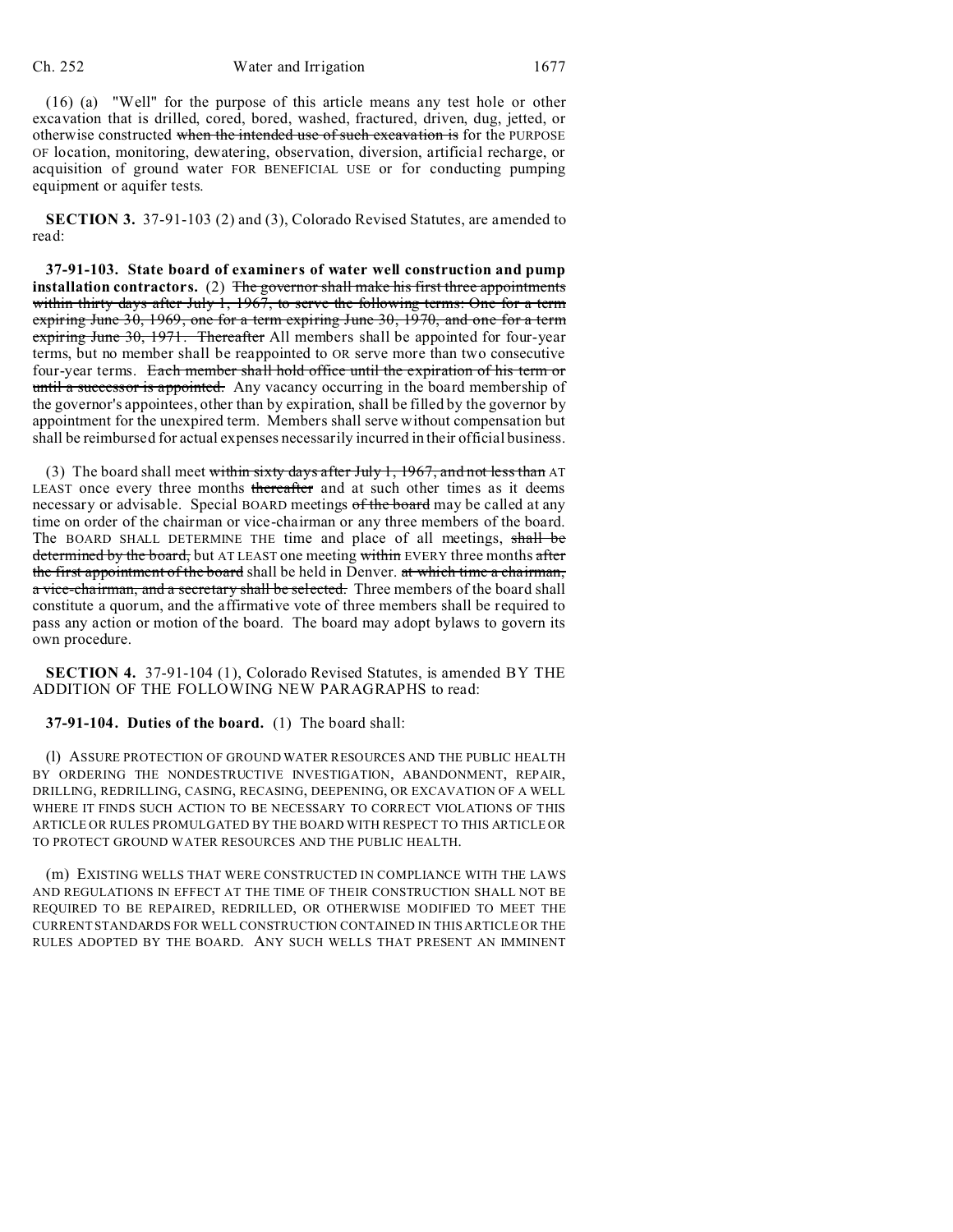1678 Water and Irrigation Ch. 252

THREAT TO PUBLIC HEALTH OR GROUNDWATER CONTAMINATION MAY BE ORDERED TO BE REPAIRED OR ABANDONED. THE REMEDIAL ACTION REQUIRED BY THE BOARD FOR SUCH WELLS SHALL BE THE MINIMUM REPAIR NECESSARY TO REMOVE THE THREAT TO PUBLIC HEALTH OR OF GROUNDWATER POLLUTION. AN ORDER TO ABANDON A WELL THAT IS ISSUED UNDER THIS ARTICLE IS NOT A DETERMINATION OF INTENT TO ABANDON ANY WATER RIGHT ASSOCIATED WITH THE WELL.

**SECTION 5.** The introductory portion to 37-91-105 (2) and 37-91-105 (2) (c), (2) (d), and (6), Colorado Revised Statutes, are amended, and the said 37-91-105 is further amended BY THE ADDITION OF A NEW SUBSECTION, to read:

**37-91-105. Licensing - registration of rigs.** (2) The board shall issue a license to each applicant who files an application upon a form and in such manner as the board prescribes, accompanied by such fees and bond as required by section  $37-91-107$ , and who furnishes evidence satisfactory to the board that he THE APPLICANT:

(c) Is of good moral character; in determining an applicant's character, the board shall be governed by the provisions of section 24-5-101, C.R.S.;

(d) Has had not less than two years' experience in the type of well construction work or pump installation work for which he THE APPLICANT is initially applying for a license; however:

(I) Once a person is licensed in one or more methods of well construction,  $he$  THE PERSON is eligible without further experience to take an examination to obtain a license for a different method of well construction;

(II) Once a person is licensed for installing one or more types of pumps, he THE PERSON is eligible without further experience to take an examination to obtain a license for a different type of pump installation; AND

(III) EDUCATION IN AN ACCREDITED PROGRAM APPROVED BY THE BOARD MAY SUBSTITUTE FOR WELL CONSTRUCTION OR PUMP INSTALLATION EXPERIENCE UPON APPLICATION TO AND ACCEPTANCE BY THE BOARD.

(6) In the event that IF an applicant fails to receive a passing grade on the examination, he THE APPLICANT may reapply for examination after ninety FORTY-FIVE days and shall pay a reexamination fee upon such reapplication.

(7) EACH LICENSEE SHALL COMPLETE EIGHT HOURS OF CONTINUING EDUCATION TRAINING AS APPROVED BY THE BOARD EVERY YEAR IN ORDER TO MAINTAIN OR RENEW A LICENSE.

**SECTION 6.** 37-91-106 (1), (3), and (4), Colorado Revised Statutes, are amended to read:

**37-91-106. Persons previously licensed - exemptions.** (1) Any person possessing the qualifications prescribed in section  $37-91-105$  (2) (a) to (2) (d) who has been licensed in the business of a well construction contractor immediately prior to July 1, 1985, shall, upon application made within one year of said date,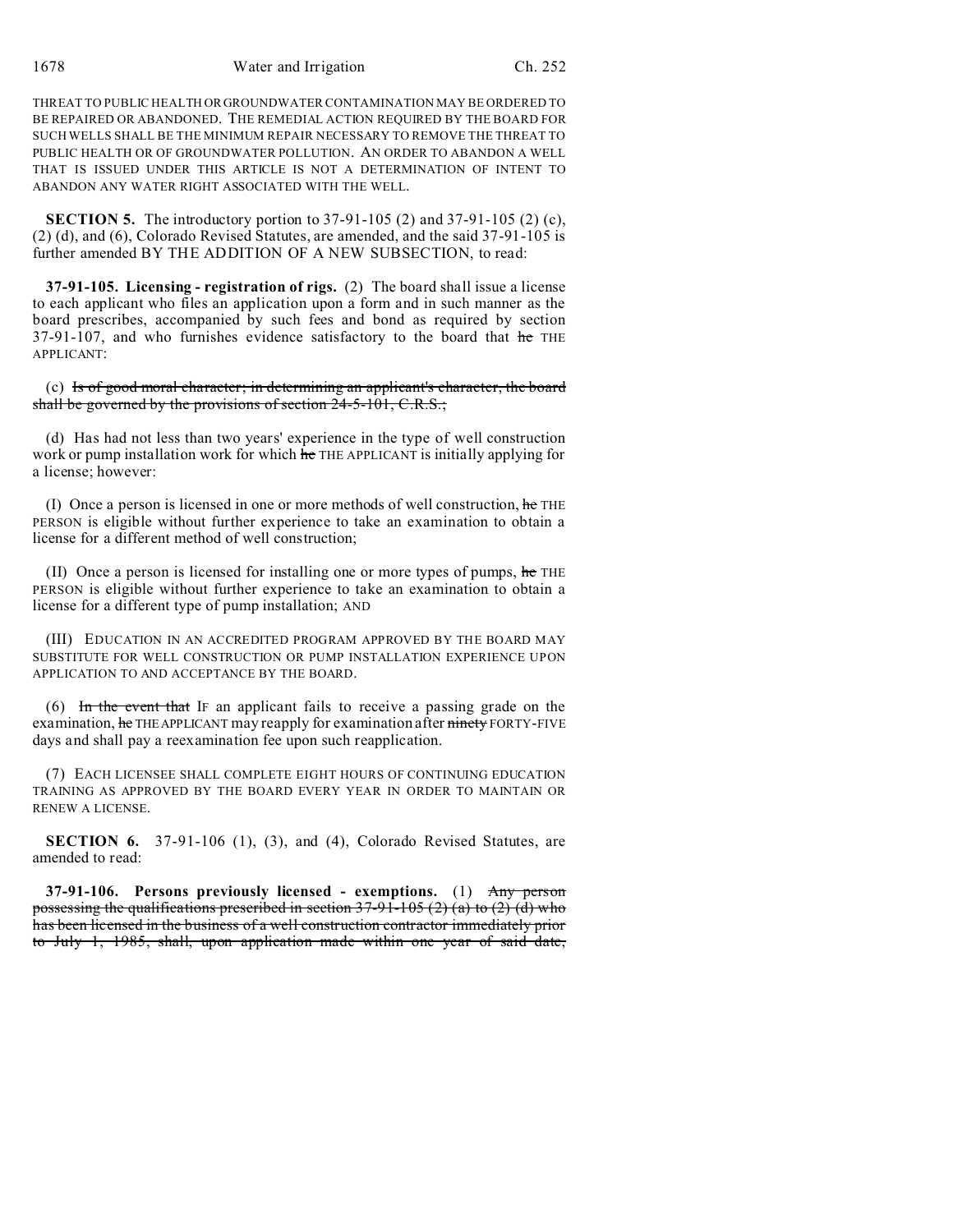accompanied by satisfactory proof to the board that he was so licensed and accompanied by the payment of the required fee and the furnishing of the required bond, be granted a license as a well construction contractor without fulfilling the requirements that he pass the examination prescribed by section  $37-91-105$  (2) (e).

(3)  $\land$  Private driller or DRILLERS AND PRIVATE pump installer is INSTALLERS ARE exempt from all license requirements under this article; except that he SUCH ENTITIES shall be a resident of the state of Colorado BE REQUIRED TO TAKE AND PASS AN EXAMINATION CONCERNING and shall comply with minimum construction standards as required by section 37-91-110 and the rules and regulations of the board.

(4) A license shall not be required of  $\theta$  and A PROFESSIONAL engineer, PROFESSIONAL geologist, or PROFESSIONAL hydrologist or anyone directly employed by, or under the supervision of, an A PROFESSIONAL engineer, PROFESSIONAL geologist, or PROFESSIONAL hydrologist for the purpose of sampling, measuring, or test-pumping for scientific, engineering, or regulatory purposes. The board may promulgate rules and regulations governing such sampling, measuring, or test-pumping, and all such sampling, measuring, or test-pumping shall be done in compliance with such rules. and regulations of the board.

**SECTION 7.** 37-91-107 (1), (4), (4.5), and (5), Colorado Revised Statutes, are amended, and the said 37-91-107 is further amended BY THE ADDITION OF A NEW SUBSECTION, to read:

**37-91-107. Fees and bonds - license renewal - continuing education.** (1) All fees from applicants seeking a license under this article, and all renewal fees, shall be credited to the general fund of the state TRANSMITTED TO THE STATE TREASURER, WHO SHALL CREDIT THE SAME TO THE WELL INSPECTION CASH FUND CREATED IN SECTION 37-80-111.5. No fees shall be refunded. A license shall be nontransferable and unassignable.

(4) Every licensed well construction contractor  $\sigma$  AND licensed pump installation contractor in this state shall annually pay to the board during the month of January of each year, beginning in the year immediately subsequent to his OR HER initial licensing, a renewal fee of fifty dollars, and shall annually CONCURRENTLY file and maintain a new bond OR LETTER OF CREDIT if required PURSUANT TO THIS SECTION, and SHALL ANNUALLY FILE A CERTIFICATE OF COMPLETION OF CONTINUING EDUCATION AS REQUIRED PURSUANT TO SECTION 37-91-105 (7). The secretary shall thereupon issue a renewal license for one year. The license of any well construction contractor or pump installation contractor who fails to have his OR HER license renewed during the month of January in each year shall lapse. Any lapsed license may be renewed, without reexamination, within a period of one year after such lapse upon payment of all fees in arrears. LICENSEES MAY ELECT TO RENEW THEIR LICENSES AND FILE AND MAINTAIN A BOND OR LETTER OF CREDIT FOR A TERM OF UP TO THREE YEARS, PAYING FIFTY DOLLARS FOR EACH YEAR THE LICENSE WILL BE IN EFFECT.

(4.5) A licensee shall maintain the amount of financial responsibility required by subsections (2), (3), and (4) of this section for the life of the license for which the financial responsibility is required. The license of any well construction contractor or pump installation contractor who fails to maintain such financial responsibility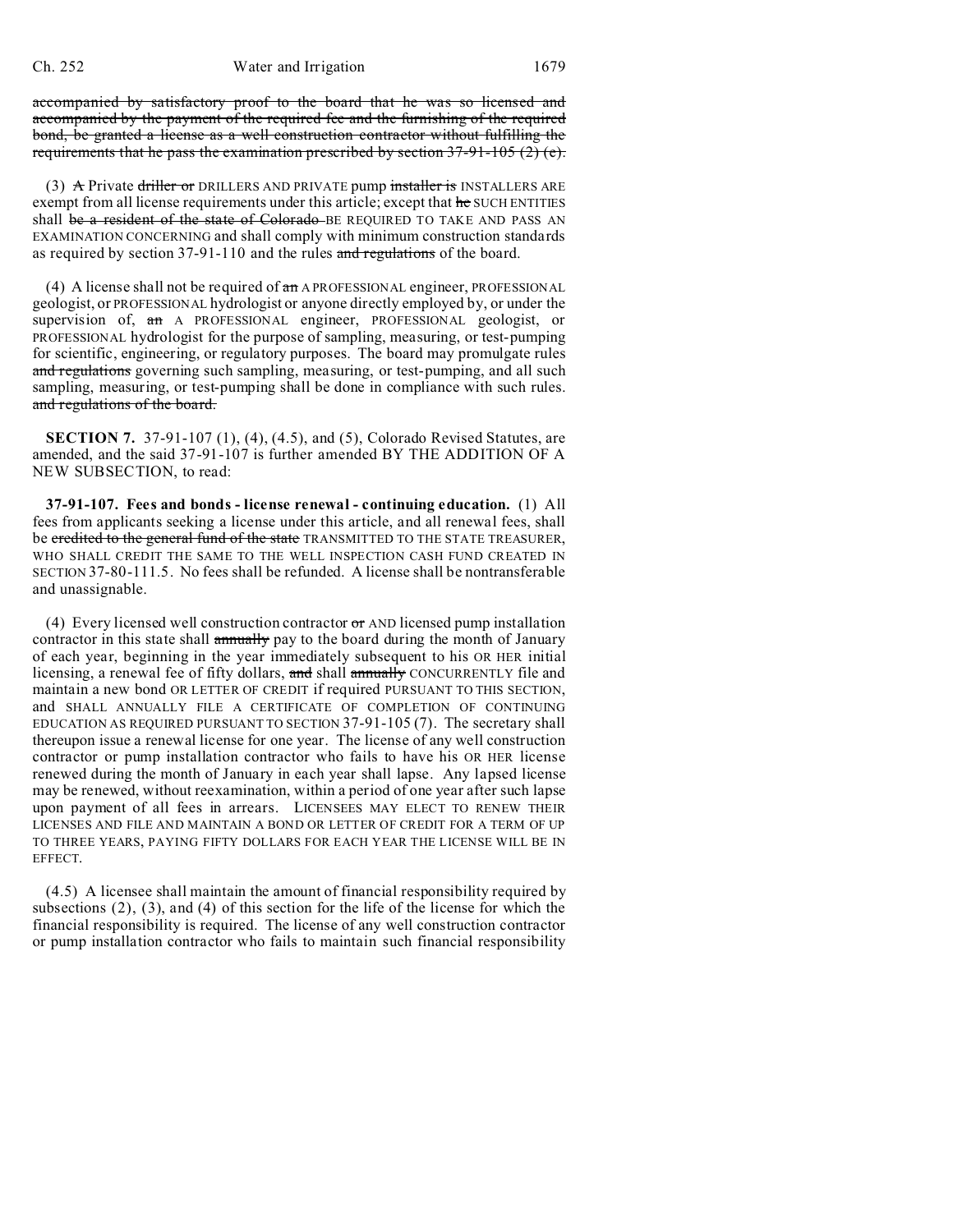1680 Water and Irrigation Ch. 252

shall lapse. A license which THAT has so lapsed may be reinstated upon submission of current evidence of the required financial responsibility to the board and payment to the board of a ten ONE HUNDRED dollar reinstatement fee.

(5) The board shall charge an annual registration fee of ten dollars for each well drilling or pump installation rig to be operated by a well construction contractor or pump installation contractor IN THE STATE OF COLORADO.

(6) THE BOARD SHALL, NO LATER THAN JANUARY 7, 2007, DEVELOP A CONTINUING EDUCATION PROGRAM IN CONJUNCTION WITH THE COLORADO WATER WELL CONTRACTORS ASSOCIATION OR ANY ANALOGOUS OR SUCCESSOR ORGANIZATION.

**SECTION 8.** 37-91-108 (1) (h), Colorado Revised Statutes, is amended, and the said 37-91-108 (1) is further amended BY THE ADDITION OF A NEW PARAGRAPH, to read:

**37-91-108. Denial, revocation, or suspension of license.** (1) The board, by an affirmative vote of three of its five members, may withhold, deny, revoke, or suspend any license issued or applied for in accordance with the provisions of this article, upon proof that the licensee or applicant:

(h) Has authorized a person, not directly employed OR DIRECTLY SUPERVISED by him THE LICENSEE, to construct wells or install pumping equipment under the authority of his THE LICENSEE'S license; OR

(i) HAS FAILED TO COMPLETE THE CONTINUING EDUCATION REQUIREMENT ESTABLISHED IN SECTION 37-91-107, WITHIN ONE YEAR AFTER THE ESTABLISHMENT OF SUCH REQUIREMENT.

**SECTION 9.** 37-91-108, Colorado Revised Statutes, is amended BY THE ADDITION OF THE FOLLOWING NEW SUBSECTIONS to read:

**37-91-108. Denial, revocation, or suspension of license.** (4) THE BOARD MAY ORDER THE NONDESTRUCTIVE INVESTIGATION, ABANDONMENT, REPAIR, DRILLING, REDRILLING, CASING, RECASING, DEEPENING, OR EXCAVATION OF A WELL TO PROTECT GROUND WATER RESOURCES AND THE PUBLIC HEALTH IF THE BOARD FINDS SUCH ACTION TO BE NECESSARY TO CORRECT VIOLATIONSOF ARTICLE 90 OF THIS TITLE, THIS ARTICLE, OR THE RULES PROMULGATED BY THE BOARD PURSUANT TO THIS ARTICLE.

(5) THE BOARD MAY ASSESS FINES OF NOT LESS THAN FIFTY DOLLARS NOR MORE THAN ONE THOUSAND DOLLARS FOR VIOLATIONS OF ARTICLE 90 OF THIS TITLE, THIS ARTICLE, OR THE RULES PROMULGATED BY THE BOARD PURSUANT TO THIS ARTICLE FOR EACH SUCH VIOLATION. SUCH FINES SHALL BE TRANSMITTED TO THE STATE TREASURER, WHO SHALL CREDIT THEM TO THE WELL INSPECTION CASH FUND CREATED IN SECTION 37-80-111.5.

**SECTION 10.** 37-91-109, Colorado Revised Statutes, is amended to read:

**37-91-109. Further scope of article - orders - penalties.** (1) In addition to the licensing of well construction contractors and pump installation contractors as required by this article, no well shall be located, constructed, repaired, or abandoned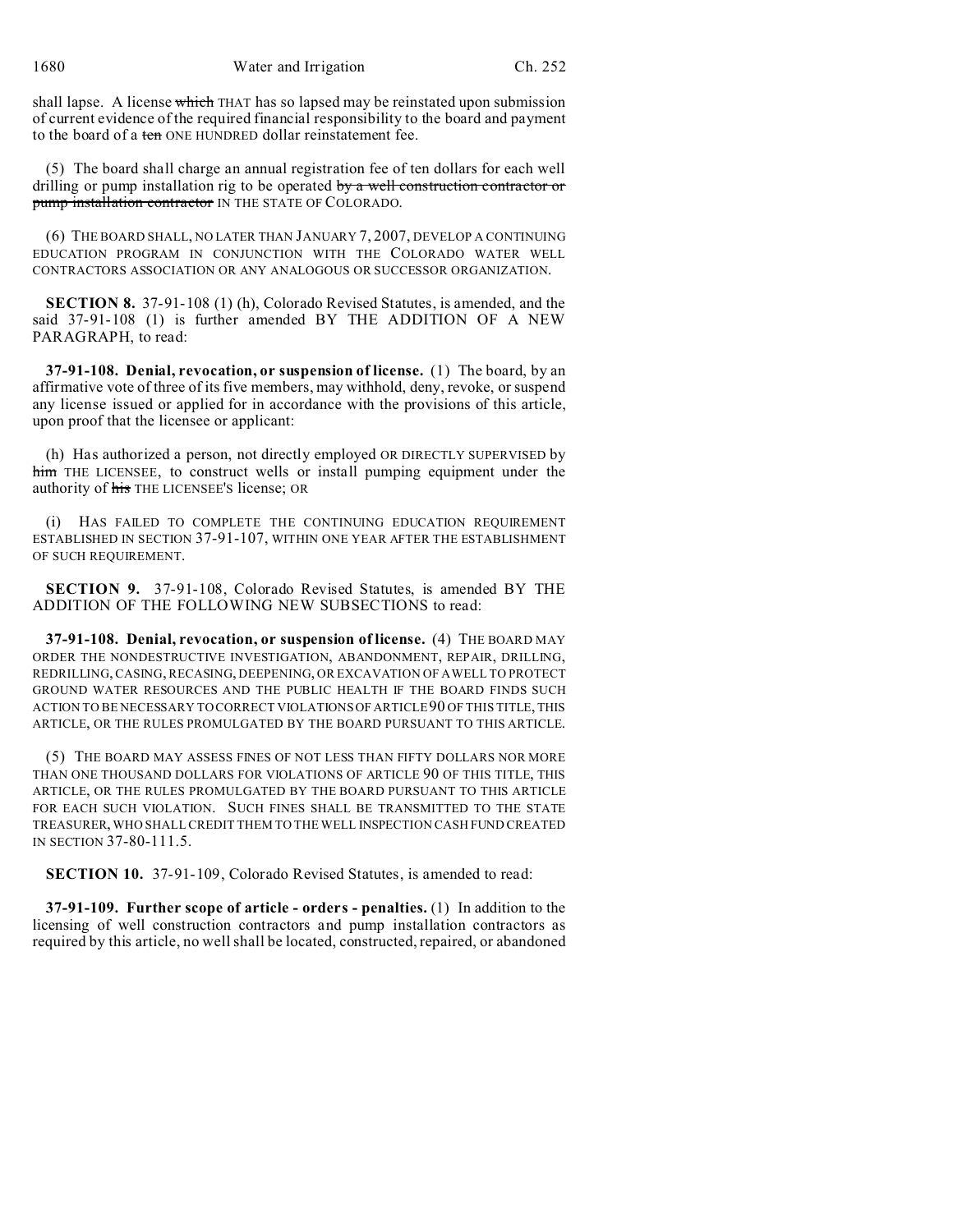## Ch. 252 Water and Irrigation 1681

and no pumping equipment shall be installed or repaired contrary to the provisions of this article and applicable rules of the board promulgated to effectuate the purposes of this article. THE BOARD MAY BY ORDER REQUIRE ANY LICENSEE, PRIVATE DRILLER, OR PRIVATE PUMP INSTALLER TO REMEDY ANY SUCH NONCOMPLIANT INSTALLATION, CONSTRUCTION, OR REPAIR AND MAY, PURSUANT TO RULES AND AFTER DUE NOTICE AND A HEARING, IMPOSE PENALTIES FOR SUCH NONCOMPLIANCE. The provisions of this article shall apply to any well or any pumping equipment not otherwise subject to regulation under the laws of this state and to any distribution, observation, monitoring, or dewatering of water therefrom; but this article shall not apply to any distribution of water beyond the point of discharge from the pressure tank or to any distribution of water beyond the point of discharge from the pumping equipment if no pressure tank or an overhead pressure tank is employed.

(2) ONLY A LICENSED PUMP INSTALLATION CONTRACTOR MAY INSTALL A CISTERN OR OTHER WATER STORAGE TANK BETWEEN THE WELLHEAD AND THE PRESSURE TANK OR DOWNSTREAM OF THE WELLHEAD IF NO PRESSURE TANK IS UTILIZED.

**SECTION 11.** 37-91-111 (3), Colorado Revised Statutes, is amended to read:

**37-91-111. Violations and penalties.** (3) Any person who violates any provision of subsection (1) of this section shall also be subject to a civil penalty assessed by the court of not less than one hundred dollars nor more than one FIVE thousand dollars for each such violation. All civil penalties collected under this subsection (3) shall be transmitted to the state treasurer, who shall credit the same to the general WELL INSPECTION CASH fund CREATED IN SECTION 37-80-111.5.

**SECTION 12.** Article 91 of title 37, Colorado Revised Statutes, is amended BY THE ADDITION OF A NEW SECTION to read:

**37-91-113. Well inspection program.** (1) THE STATE ENGINEER SHALL MONITOR COMPLIANCE WITH THIS ARTICLE, INCLUDING BY INSPECTING WATER WELL CONSTRUCTION AND PUMP INSTALLATION, AND MAY EMPLOY INSPECTORS FOR SUCH PURPOSE. THE COSTS OF SUCH MONITORING AND INSPECTION SHALL BE PAID FROM THE WELL INSPECTION CASH FUND CREATED BY SECTION 37-80-111.5.

(2) INSPECTORS SHALL HAVE THE FOLLOWING QUALIFICATIONS, BUT NEED NOT BE LICENSED PURSUANT TO THIS ARTICLE:

(a) KNOWLEDGE OF PROPER WELL CONSTRUCTION AND PUMP INSTALLATION TECHNIQUES AND PRACTICES;

(b) DRILL SITE EXPERIENCE;

(c) COMPUTER SKILLS;

(d) INTERPERSONAL SKILLS; AND

(e) KNOWLEDGE OF ALL APPLICABLE STATUTES AND RULES.

(3) INSPECTORS SHALL ANNUALLY SPEND A MAJORITY OF THEIR TIME CONDUCTING FIELD INSPECTIONS AND A MINORITY OF THEIR TIME PREPARING AND EVALUATING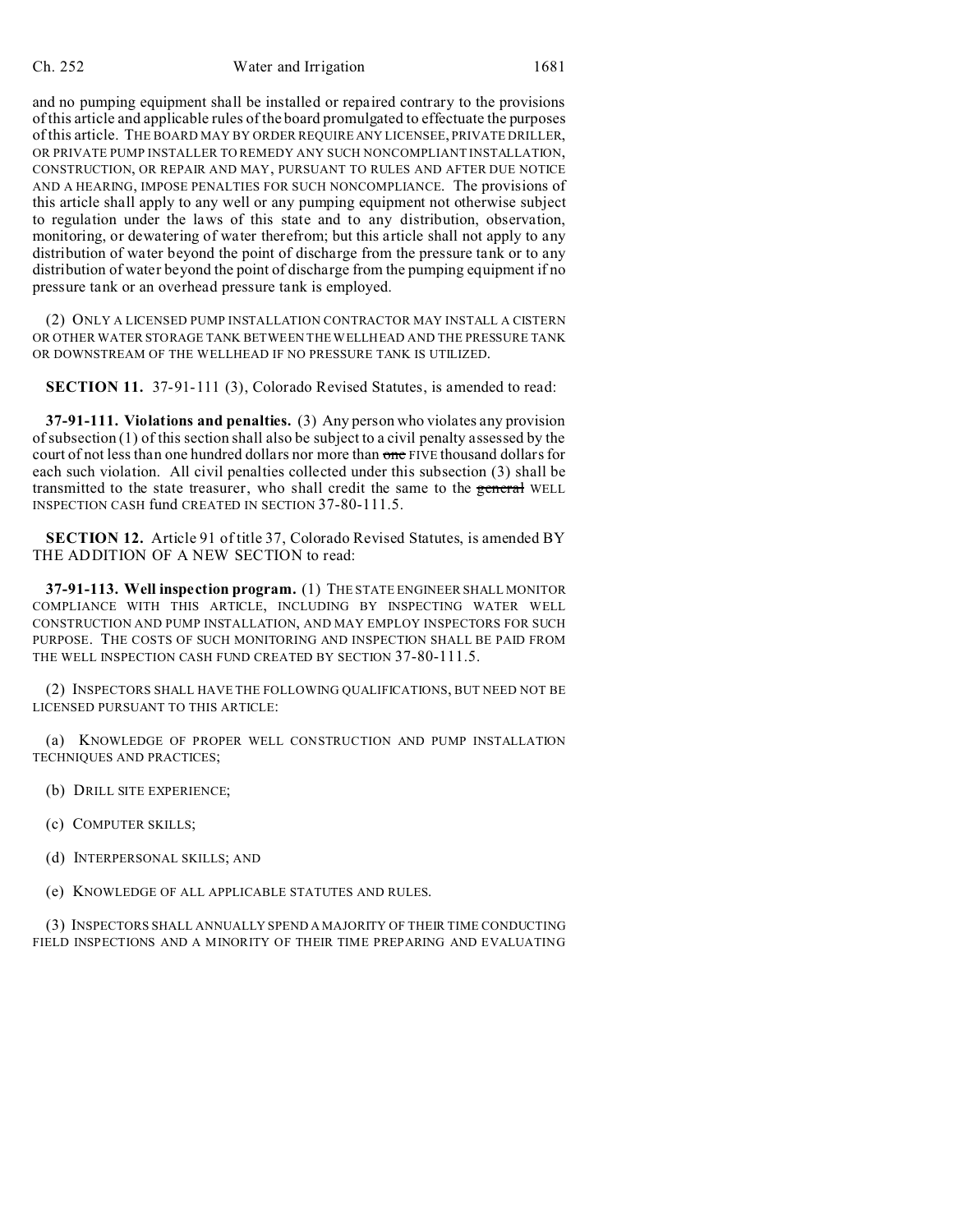REPORTS AND RELATED OFFICE WORK. DUTIES SHALL INCLUDE THE FOLLOWING:

(a) WELL CONSTRUCTION AND PUMP INSTALLATION INSPECTION AND OBSERVATION;

(b) COMPLAINT INVESTIGATION;

(c) EDUCATION AND OUTREACH;

(d) INSPECTION AND OBSERVATION OF GEOTECHNICAL WELLS, OBSERVATION AND MONITORING WELLS, DEWATERING WELLS, AND TEST HOLES;

(e) FIELD INSPECTIONS OF EXISTING WELLS AND PUMPS;

(f) FIELD INSPECTIONS OF WELL AND HOLE PLUGGING AND ABANDONMENT; AND

(g) STAFF SUPPORT FOR THE STATE ENGINEER AND BOARD.

**SECTION 13.** 37-80-111.5 (1) (d), Colorado Revised Statutes, as amended by Senate Bill 03-181, enacted at the First Regular Session of the Sixty-fourth General Assembly, is amended to read:

**37-80-111.5. Fees - water data bank cash fund - division of water resources publication cash fund - satellite monitoring system cash fund - ground water management cash fund - well inspection cash fund - created.** (1) (d) The state engineer shall collect fees pursuant to sections 37-90-105 (3) (a), (3) (e), and (4), 37-90-107 (7) (c) (I) and (7) (d) (I), 37-90-108 (4) and (6), 37-90-116 (1) (a), (1) (c), (1) (h), and (1) (i), 37-90-137 (2), (3) (a), and (3) (c), 37-90.5-106, 37-92-602  $(3)$  (a),  $(3)$  (d), and  $(5)$ , and  $37-92-308$ . All such fees shall be transmitted to the state treasurer, who shall credit the same to the division of water resources ground water management cash fund, which is hereby created; except that, of each fee collected pursuant to section 37-90-107 (7) (c) (I) and (7) (d) (I) and section 37-90-116 (1)  $(a)$ ,  $(1)$   $(h)$ , and  $(1)$   $(i)$ , thirty dollars shall be credited to the general fund; of each fee collected pursuant to section  $37-90-137$  (2), (3) (a) (I), and (3) (a) (II) and section 37-92-602 (3) (a) for wells applied for pursuant to section 37-92-602 (3) (b), twenty-five dollars shall be credited to the general fund; of each fee collected pursuant to section 37-90-116 (1) (c), ten dollars shall be credited to the general fund;  $\frac{1}{\text{and}}$ , of each fee collected pursuant to section 37-90-105 (3) (a) and (4) (a) and section 37-92-602 (3) (a) for wells applied for pursuant to section 37-92-602 (3) (c) and (5), five dollars shall be credited to the general fund; AND EXCEPT THAT, OF EACH FEE COLLECTED PURSUANT TO SECTIONS  $37-90-105$  (3) (a) (I) AND (4) (a),  $37-90-107$  $(7)$  (d) (I), 37-90-116 (1) (a), (1) (c), AND (1) (h), 37-90-137 (2) (a), AND 37-92-602 (3) (a) AND (5), FORTY DOLLARS SHALL BE CREDITED TO THE WELL INSPECTION CASH FUND, WHICH FUND IS HEREBY CREATED. MONEYS IN THE WELL INSPECTION CASH FUND SHALL BE APPROPRIATED TO AND EXPENDED BY THE STATE ENGINEER FOR THE PURPOSES ESTABLISHED IN SECTION 37-91-113. ANY MONEYS CREDITED TO THE WELL INSPECTION CASH FUND AND UNEXPENDED AT THE END OF ANY GIVEN FISCAL YEAR SHALL REMAIN IN THE FUND AND SHALL NOT REVERT TO THE GENERAL FUND. ALL INTEREST DERIVED FROM THE DEPOSIT AND INVESTMENT OF THIS FUND SHALL REMAIN IN THE FUND AND SHALL NOT REVERT TO THE GENERAL FUND. Moneys in the ground water management cash fund shall be expended by the state engineer for the purposes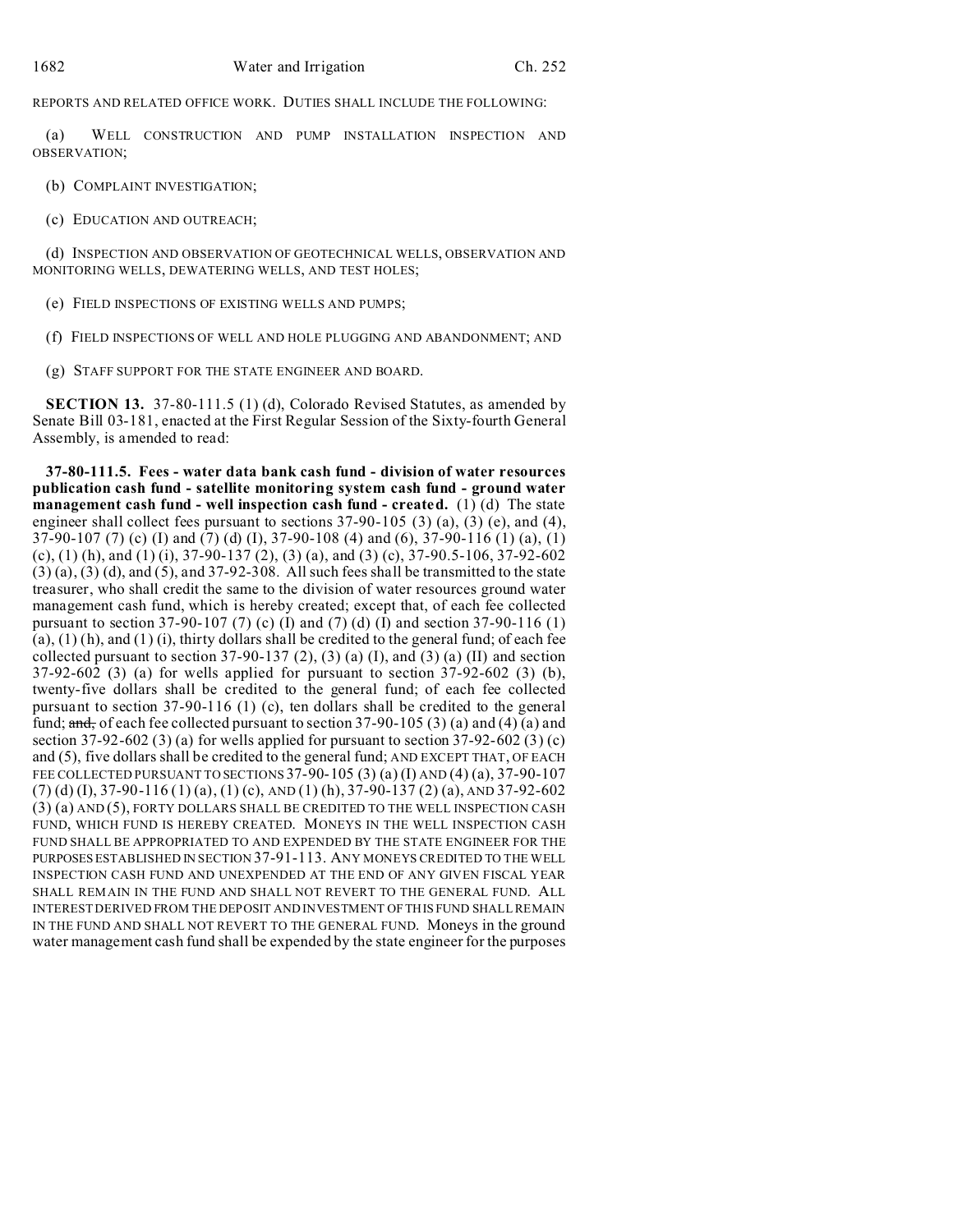of developing an automated well permit processing system that will expedite the issuance of well permits, creating and maintaining a ground water information management system, establishing a ground water data network, establishing ground water recharge programs, conducting ground water investigations, and for other ground water related activities that are deemed necessary by the state engineer in performing statutory duties, subject to appropriation by the general assembly. Data in the ground water data network shall be made available to the public by the office of the state engineer as expeditiously as possible.

**SECTION 14.** 37-90-105 (3) (a) (I) (A), (3) (a) (I) (C), (4) (a) (I) (A), and (4) (a) (II), Colorado Revised Statutes, as amended by Senate Bill 03-181, enacted at the First Regular Session of the Sixty-fourth General Assembly, are amended to read:

**37-90-105. Small capacity wells - repeal.** (3) (a) (I) (A) Wells of the type described in this section may be constructed only upon the issuance of a permit in accordance with the provisions of this section. A fee of four hundred forty EIGHTY dollars shall accompany any application for a new well permit under this section; except that, if the application is for a monitoring well filed pursuant to paragraph (d) of subsection  $(1)$  of this section, the fee shall be one hundred fifty NINETY dollars. A fee of two hundred FORTY dollars shall accompany any application for a replacement well of the type described in subsection (1) of this section.

(C) Effective July 1, 2006, wells of the type described in this section may be constructed only upon the issuance of a permit in accordance with the provisions of this section. A fee of sixty ONE HUNDRED dollars shall accompany any application for a new well permit under this section. A fee of twenty SIXTY dollars shall accompany any application for a replacement well of the type described in subsection (1) of this section.

(4) (a) (I) (A) Any wells of the type described by this section that were put to beneficial use prior to May 8, 1972, and any wells that were used exclusively for monitoring and observation purposes prior to August 1, 1988, not of record in the office of the state engineer, may be recorded in that office upon written application, payment of a processing fee of three hundred FORTY dollars, and permit approval. The record shall include the date the water is claimed to have been first put to beneficial use.

(II) Effective July 1, 2006, any wells of the type described by this section that were put to beneficial use prior to May 8, 1972, and any wells that were used exclusively for monitoring and observation purposes prior to August 1, 1988, not of record in the office of the state engineer, may be recorded in that office upon written application, payment of a processing fee of sixty ONE HUNDRED dollars, and permit approval. The record shall include the date the water is claimed to have been first put to beneficial use.

**SECTION 15.** 37-90-107 (7) (d) (I) (A) and (7) (d) (I) (C), Colorado Revised Statutes, as amended by Senate Bill 03-181, enacted at the First Regular Session of the Sixty-fourth General Assembly, are amended to read:

**37-90-107. Application for use of ground water - publication of notice conditional permit - hearing on objections - well permits - repeal.**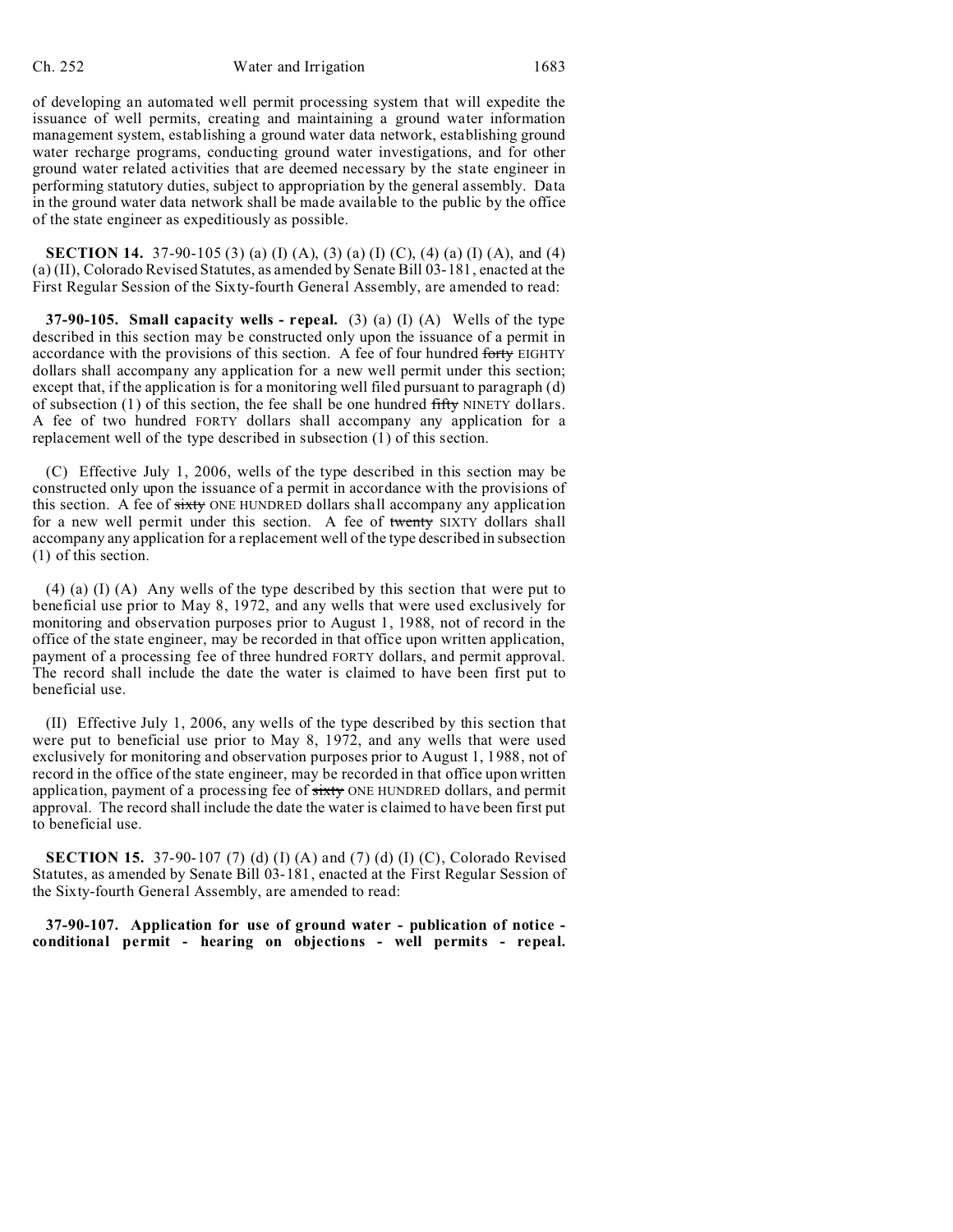1684 Water and Irrigation Ch. 252

(7) (d) (I) (A) Any person desiring a permit for a well to withdraw ground water for a beneficial use from the Dawson, Denver, Arapahoe, or Laramie-Fox Hills aquifers shall make application to the commission on a form to be prescribed by the commission. A fee of four hundred forty EIGHTY dollars shall be submitted with the application, which sum shall not be refunded.

(C) Effective July 1, 2006, any person desiring a permit for a well to withdraw ground water for a beneficial use from the Dawson, Denver, Arapahoe, or Laramie-Fox Hills aquifers shall make application to the commission on a form to be prescribed by the commission. A fee of sixty ONE HUNDRED dollars shall be submitted with the application, which sum shall not be refunded.

**SECTION 16.** 37-90-116 (1) (a) (I) (A), (1) (a) (II), (1) (c) (I) (A), (1) (c) (II), (1) (h) (I) (A), and (1) (h) (II), Colorado Revised Statutes, as amended by Senate Bill 03-181, enacted at the First Regular Session of the Sixty-fourth General Assembly, are amended to read:

**37-90-116. Fees - ground water publication fund - repeal.** (1) The state engineer or the commission shall collect the following fees:

(a) (I) (A) With an application for the use of ground water, four hundred forty EIGHTY dollars, which sum shall not be refunded;

(II) Effective July 1, 2006, with an application for the use of ground water,  $sixty$ ONE HUNDRED dollars, which sum shall not be refunded;

(c) (I) (A) For issuing a permit to modify or replace an existing well, two hundred FORTY dollars;

(II) Effective July 1, 2006, for issuing a permit to modify or replace an existing well, sixty ONE HUNDRED dollars;

(h) (I) (A) With an application for any change in a well permit, whether conditional or final, submitted pursuant to section  $37-90-111$  (1) (g), four hundred forty EIGHTY dollars, and with an application to correct a well location in a permit, one hundred fifty NINETY dollars; which sums shall not be refunded;

(II) Effective July 1, 2006, with an application for any change in a well permit, whether conditional or final, submitted pursuant to section 37-90-111 (1) (g), sixty ONE HUNDRED dollars, which sum shall not be refunded;

**SECTION 17.** 37-90-137 (2) (a) (I) (A) and (2) (a) (II), Colorado Revised Statutes, as amended by Senate Bill 03-181, enacted at the First Regular Session of the Sixty-fourth General Assembly, are amended to read:

**37-90-137. Permits to construct wells outside designated basins - fees permit no ground water right - evidence - time limitation - well permits repeal.** (2) (a) (I) (A) Upon receipt of an application for a replacement well or a new, increased, or additional supply of ground water from an area outside the boundaries of a designated ground water basin, accompanied by a filing fee of four hundred forty EIGHTY dollars, the state engineer shall make a determination as to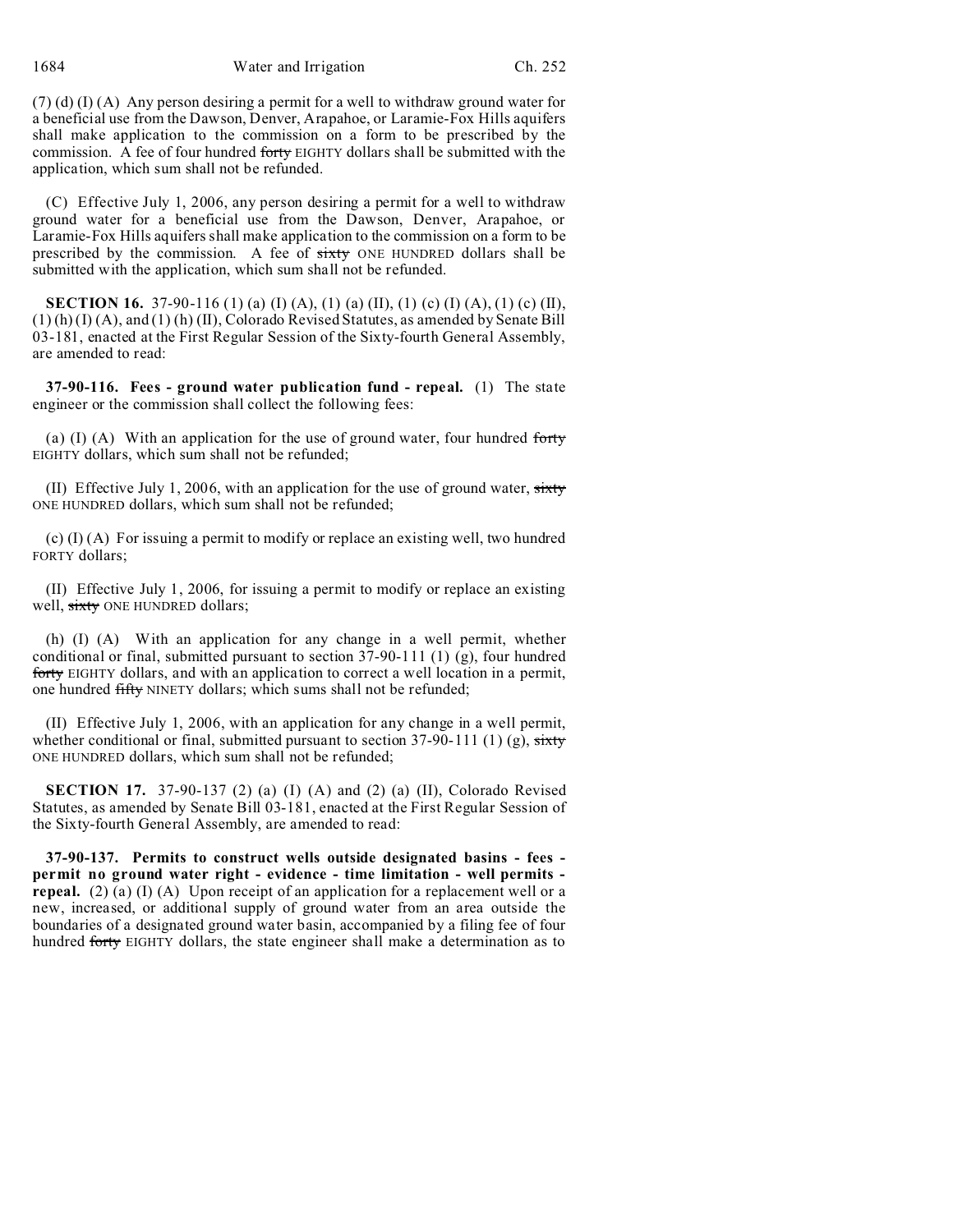whether or not the exercise of the requested permit will materially injure the vested water rights of others; except that, if the application is for only a replacement well, the filing fee shall be two hundred FORTY dollars.

(II) Effective July 1, 2006, upon receipt of an application for a replacement well or a new, increased, or additional supply of ground water from an area outside the boundaries of a designated ground water basin, accompanied by a filing fee of sixty ONE HUNDRED dollars, the state engineer shall make a determination as to whether or not the exercise of the requested permit will materially injure the vested water rights of others.

**SECTION 18.** 37-92-602 (3) (a) (I) (A), (3) (a) (II), (5) (a) (I), and (5) (b), Colorado Revised Statutes, as amended by Senate Bill 03-181, enacted at the First Regular Session of the Sixty-fourth General Assembly, are amended to read:

**37-92-602. Exemptions - presumptions - legislative declaration - repeal.**  $(3)$  (a) (I) (A) Wells of the type described in paragraphs (b) to (d) of subsection (1) of this section may be constructed only upon the issuance of a permit in accordance with the provisions of this subsection (3). A person desiring to use such a well shall submit an application for a permit accompanied by a fee of two hundred FORTY dollars for an application under paragraph (c) of this subsection (3) and a fee of four hundred forty EIGHTY dollars for an application under paragraph (b) of this subsection (3).

(II) Effective July 1, 2006, wells of the type described in paragraphs (b) to (d) of subsection (1) of this section may be constructed only upon the issuance of a permit in accordance with the provisions of this subsection (3). A person desiring to use such a well shall submit an application for a permit accompanied by a fee of twenty SIXTY dollars for an application under paragraph (c) of this subsection (3) and a fee of sixty ONE HUNDRED dollars for an application under paragraph (b) of this subsection (3).

(5) (a) (I) Any wells exempted by this section that were put to beneficial use prior to May 8, 1972, and any wells that were used exclusively for monitoring and observation purposes prior to August 1, 1988, not of record in the office of the state engineer may be recorded in that office upon written application, payment of a processing fee of three hundred FORTY dollars, and permit approval. The record shall include the date the water is claimed to have been appropriated or first put to beneficial use.

(b) Effective July 1, 2006, any wells exempted by this section that were put to beneficial use prior to May 8, 1972, and any wells that were used exclusively for monitoring and observation purposes prior to August 1, 1988, not of record in the office of the state engineer may be recorded in that office upon written application, payment of a processing fee of sixty ONE HUNDRED dollars, and permit approval. The record shall include the date the water is claimed to have been appropriated or first put to beneficial use.

**SECTION 19. Appropriation.** (1) In addition to any other appropriation, there is hereby appropriated, out of any moneys in the well inspection cash fund created pursuant to section 37-80-111.5, Colorado Revised Statutes, not otherwise